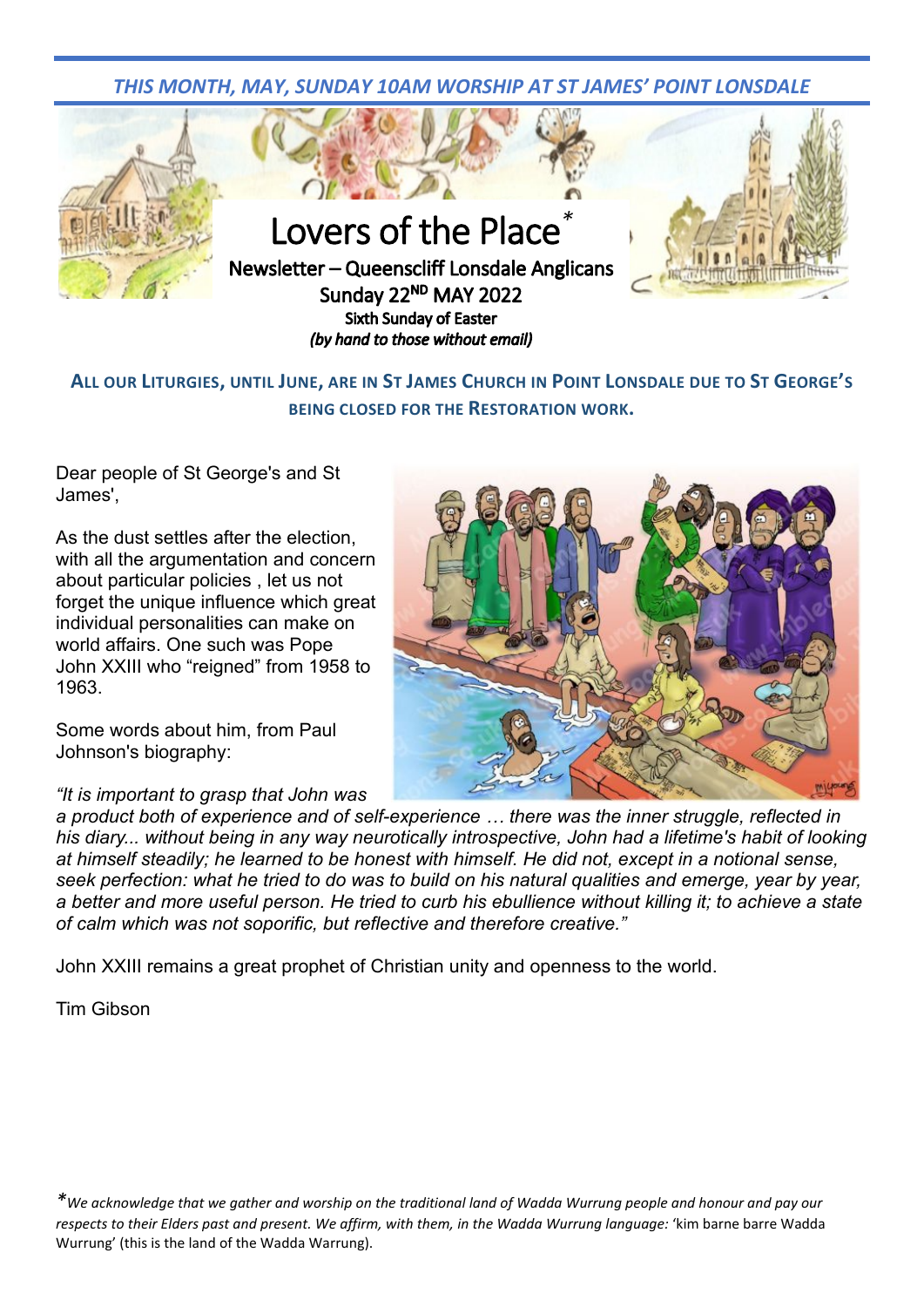# **REMINDER RSVP has been extended to 24th May**



*St George the Martyr Anglican*

### *Church Queenscliff*

 *Restoration Appeal 2022 - 2030*

 *Patron: Mrs Val Lawrence JP OAM, Queenscliff*

### **Anglican Parish of St George the Martyr Queenscliff & St James Point Lonsdale** *INVITATION*

The Committee of St George Queenscliff Restoration Appeal cordially invites you to the launch of the Restoration Appeal Stages 2 to 8: 2022 - 2030

> To be held at St George's Church, cnr Mercer & Hobson Streets, Queenscliff

# **Saturday, 28th May, 2022 from 2.30 to 4.00 pm**

Refreshments to follow

**RSVP by 29th May, 2022 Parish Office, 1 Albert Street, Point Lonsdale,**

**Ph: 0433 952 183 or email** [office@queensclifflonsdaleanglican.org](mailto:o%EF%AC%83ce@queenscli%EF%AC%84onsdaleanglican.org)

Website [www.queensclifflonsdaleanglican](http://www.queensclifflonsdaleanglican.org/).org

To Donate, contact Parish Office (03 5258 4624) or email [office@queensclifflonsdaleanglican.org](mailto:o%EF%AC%83ce@queenscli%EF%AC%84onsdaleanglican.org)









Dear Parishioners and Friends,

We are launching a significant fundraising appeal to complete the restoration of the historic Anglican Church of St George the Martyr, Queenscliff. It will be a step-by-step journey over several years, but the first step is nearing completion. The Tower roof, flagpole and pediments are strong and waterproof again.

You are cordially invited to the launch of the Restoration Appeal Stages 2 to 8: 2022-2030 on Saturday, 28 May, (2.00pm) at St George's.

Donation and Pledge forms are now available and will distributed in coming weeks. The National Trust (Victoria) holds our fundraising account and enables your donations to be tax deductible. For more information about donating or pledging, please speak to **Fiona Lindsay Warden, ph. 0428 322 208** or **Sally Hawkins Treasurer ph. 0427 651 038**

We look forward to seeing you at the Launch and hope you consider donating to the Restoration Appeal.

With our appreciation,

Restoration Committee & all members of Parish Council

FIona Lindsay OAM

Warden & Secretary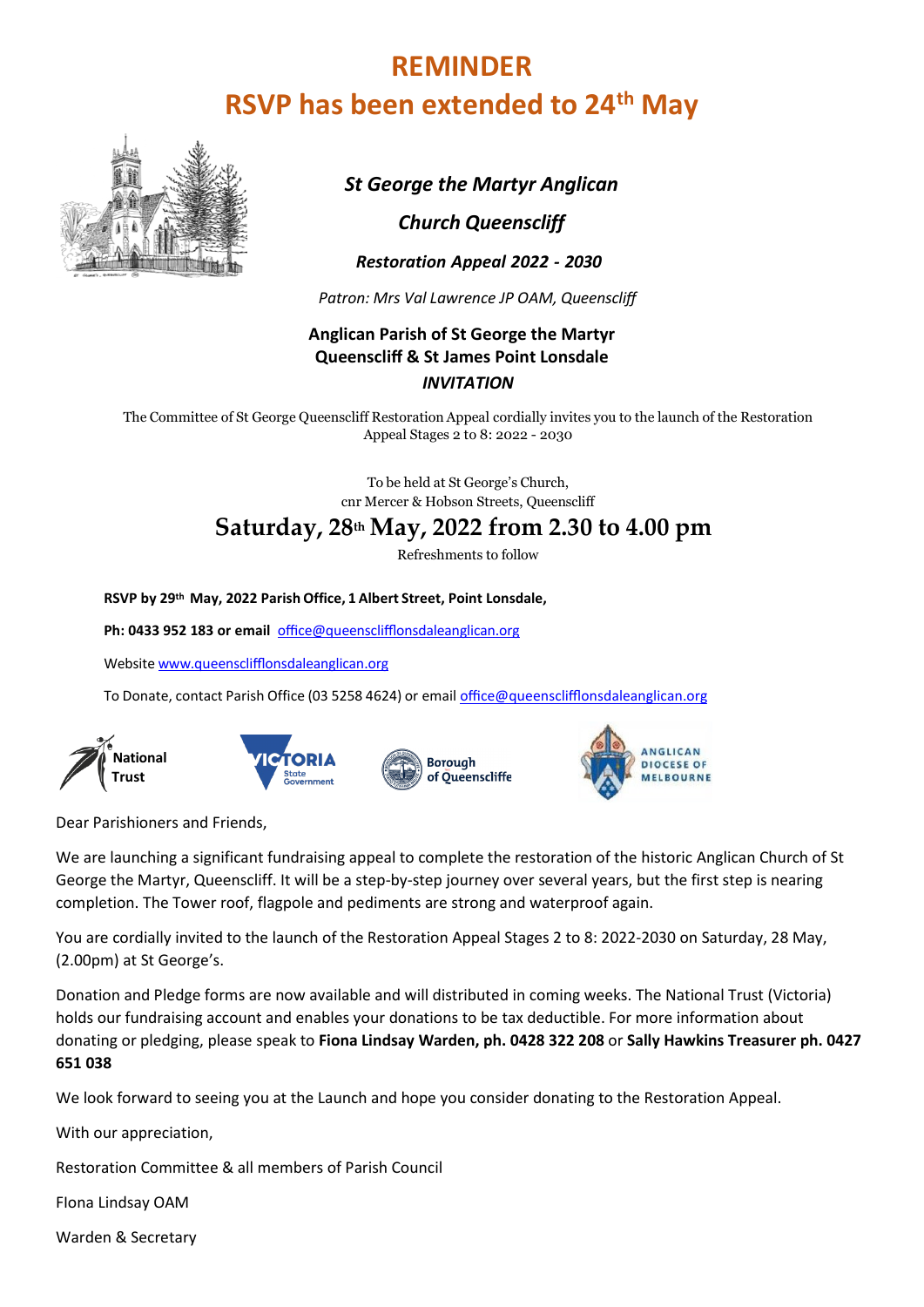# **GRAP Geelong Refugees Assistance Program – Anglicans in Action**



# **You are invited toa conversation with refugees. Please join us at St John's Anglican Church, cnr South Valle Road and Roslyn Road, Highton, Sunday 5th June, 2022**

# **to share afternoon tea and hear the stories of some ofour newest Geelong neighbors. All Welcome!**

## **GOSPEL OF THE DAY John 5.1-9**

1 After this there was a festival of the Jews, and Jesus went up to Jerusalem. 2 Now in Jerusalem by the Sheep Gate there is a pool, called in Hebrew Beth-zatha, which has five porticoes. 3 In these lay many invalids—blind, lame, and paralysed. 5 One man was there who had been ill for thirty-eight years. 6 When Jesus saw him lying there and knew that he had been there a long time, he said to him, 'Do you want to be made well?' 7 The sick man answered him, 'Sir, I have no one to put me into the pool when the water is stirred up; and while I am making my way, someone else steps down ahead of me.' 8 Jesus said to him, 'Stand up, take your mat and walk.' 9 At once the man was made well, and he took up his mat and began to walk.Now that day was a sabbath.

# **READINGS FOR THIS SUNDAY 22ND MAY , [CLICK HERE](https://www.queensclifflonsdaleanglican.org/wp/wp-content/uploads/2022/05/2022-Sunday-22nd-May-2022-2.pdf) READINGS FOR NEXT SUNDAY 29TH MAY, : [CLICK HERE](https://www.queensclifflonsdaleanglican.org/wp/wp-content/uploads/2022/05/2022-Sunday-29th-May-2022-1.pdf) OUR PRAYERS THIS WEEK**

# *Prayer of the week* Eternal God,

whose Son Jesus Christ is the way, the truth, and the life: grant that we may walk in his way, rejoice in his truth, and share his risen life; who lives and reigns with you and the Holy Spirit, one God, now and for ever*. Amen. Nations and Peoples* Indian Ocean Islands: Comoros, Madagascar, Maldives, Mauritius, Seychelles *The Church*

*Our Parish:* 

*Oodthenong Episcopate:* Archdeaconry of Geelong (Jill McCoy); Denise Nicholls, Jonathan Lopez- Anglican Parish of Banyule; Monica Kuol- Dinka Congregation (Bp Kate Prowd) *Melbourne Diocese:* Mullum Mullum Ringwood (Maria Brand-Starkey, Isaac Koroh); Hume Anglican Parish - Pastoral Visit (Abp Philip Freier); 150 Anniversary Evensong, Trinity College - Pastoral Visit (Abp Philip Freier); St Dunstan's Camberwell - Pastoral Visit (Bp Genieve Blackwell)

*National Church:* The Diocese of Bathurst (Bp Mark Calder, Clergy & People)

*Global:* Church of the Province of South East Asia *To pray for our Church each day go to [The Melbourne](https://www.melbourneanglican.org.au/wp-content/uploads/2022/04/May-2022-Prayer-Diary-1.pdf)  [Anglican](https://www.melbourneanglican.org.au/wp-content/uploads/2022/04/May-2022-Prayer-Diary-1.pdf)*

*Mission:* The Diocese of Sydney – Archbishop Kanishka Raffel; Bishops Peter Lin, Chris Edwards, Michael Stead, Gary Koo, Peter Hayward, the clergy and people; NATSIAC, the National Aboriginal and Torres Strait Islander Anglican

Council; International Day for Biological Diversity *To pray for mission each day go to[: Anglican Board of](https://www.abmission.org/wp-content/uploads/2022/04/202205-PPT.pdf)  [Mission](https://www.abmission.org/wp-content/uploads/2022/04/202205-PPT.pdf)*

*Requests*: Beth, Ros; Lisa; Mary-Anne; Jean; Rosemary; John; Pippa; Carol; Thataw Kunoo; Zion and Doni Htoo; Greg; Mike & Heather; Richard; Peter; Jenny; Ken; Pam; Mary-Anne; Mary; Shane; Peter; Helen; Robert; Patricia; Julia; Barry; (& Anne); Philip; Ron: Alice; Betty; Carlie; Lucy; Parvin; Sisi: Pixie, Julie and Bill; Angela; Jennifer; Terry; Trish; Ros

### *Communion of Saints*

*Sanctoral cycle this week:* John (d. 1792) and Charles (d.1788) Wesley, evangelists

*Recently died:* Lorraine Bell 13.05.2022

*Anniversaries:* Thomas Cullen Henley 22.05.1964; Annie Amelia Kennedy 22.05.1973; Nelle Violet Acres 22.05.1982; Florence Muriel Hayden-Brooks 22.05.2008; Jack Llewellyn Davies 23.05.1994; Angus Keith McGregor 23.05.2000; Vera May Bennett 25.05.1984; Frederick William Latch 25.05.1989; Norton William John Tatman 25.05.2015;

Victor Albert Milne 26.05.1972; Mary Louise Gross\*

26.05.2004; Debbie Lynne Adam (16 days) 27.05.1962; Sally Ann Louise Johanson (3.5 hrs) 27.05.1966; Mary Flora Hill 28.05.1971; Maris Tullis Cash 28.05.2011

*An asterisk\* signifies those whose ashes are interred in the St James' Memorial Garden*

*A hash sign # signifies those whose ashes are interred in the St George's Memorial Garden*